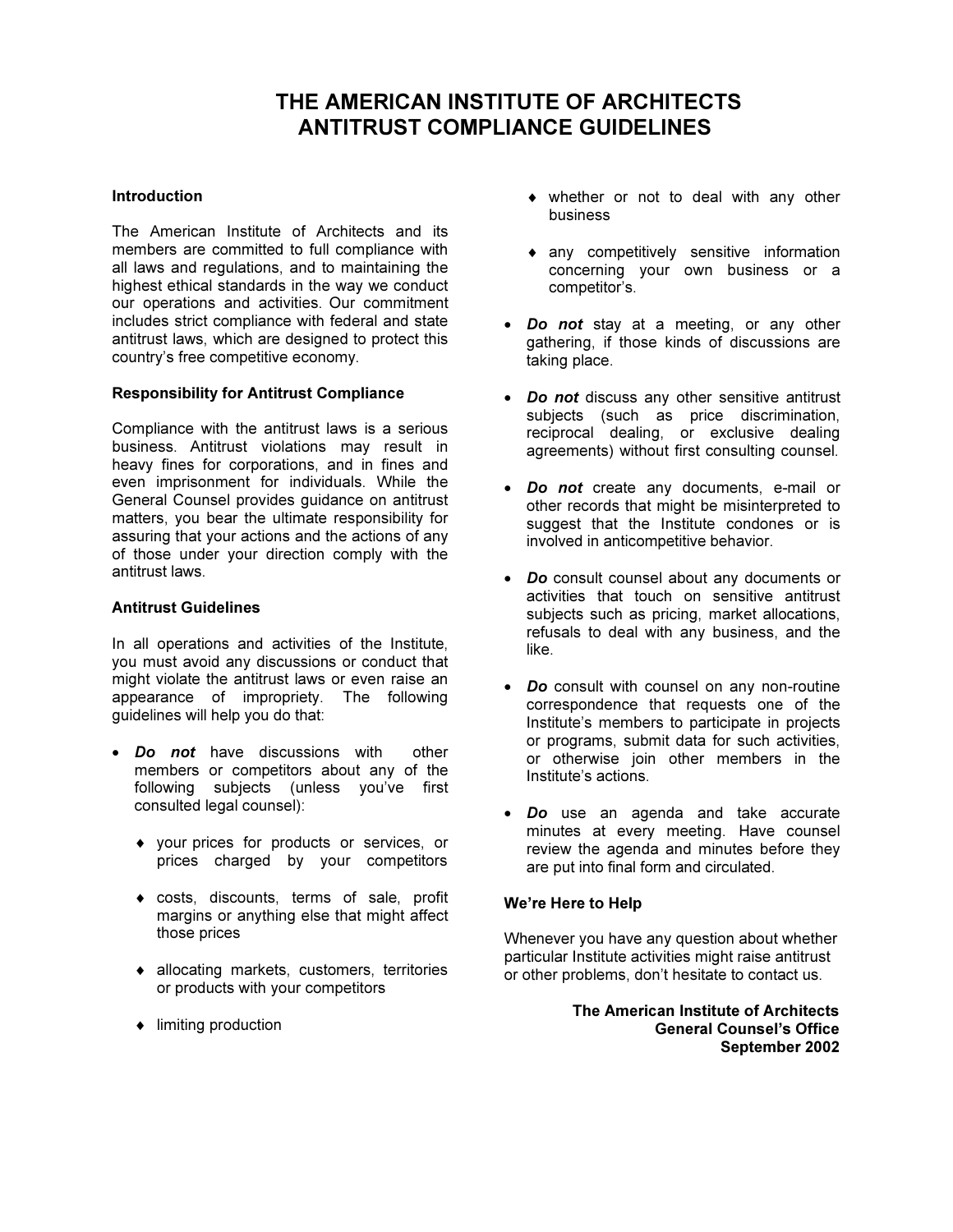# THE AMERICAN INSTITUTE OF ARCHITECTS ANTITRUST COMPLIANCE STATEMENT AND **PROCEDURES**

September 2002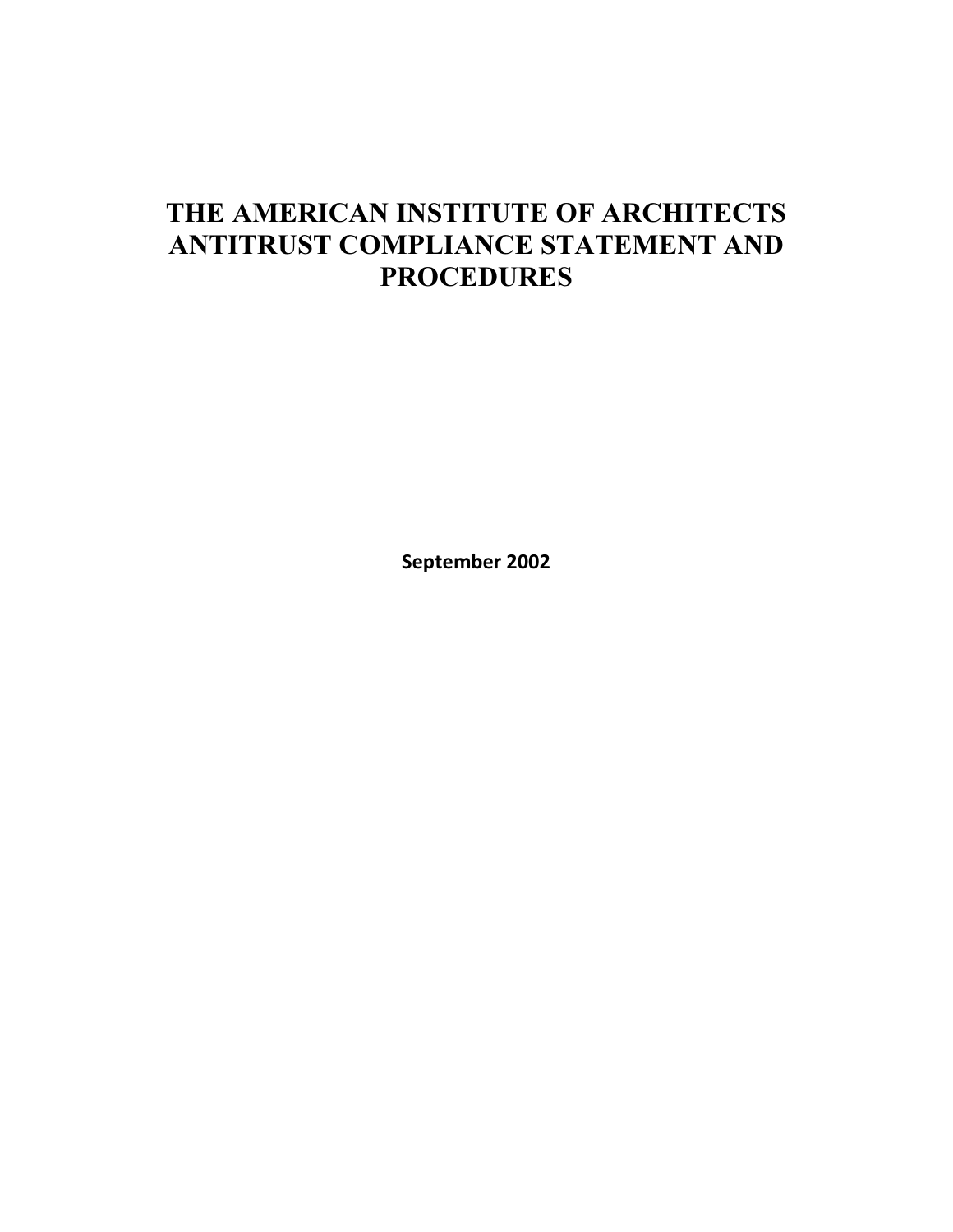# Table of Contents

| I.   |                                                                |                                                                  |  |
|------|----------------------------------------------------------------|------------------------------------------------------------------|--|
| II.  |                                                                |                                                                  |  |
| Ш.   |                                                                |                                                                  |  |
|      | $\mathbf{1}$ .                                                 | <b>Agreements That Restrain Competition -</b>                    |  |
|      | $\overline{2}$ .                                               |                                                                  |  |
|      | 3.                                                             | <b>Other Types of Agreements That Also May Raise</b>             |  |
|      | $\boldsymbol{4}$ .                                             | <b>Other Conduct That May Violate the Antitrust</b>              |  |
| IV.  |                                                                | Antitrust Matters of Particular Interest to Trade Associations 7 |  |
| V.   |                                                                | <b>Some Practical Guidelines on Preventing Problems</b>          |  |
| И.   | Responsibility for Compliance, Monitoring and Enforcement.  10 |                                                                  |  |
| VII. |                                                                |                                                                  |  |
|      | <b>Attachment</b>                                              |                                                                  |  |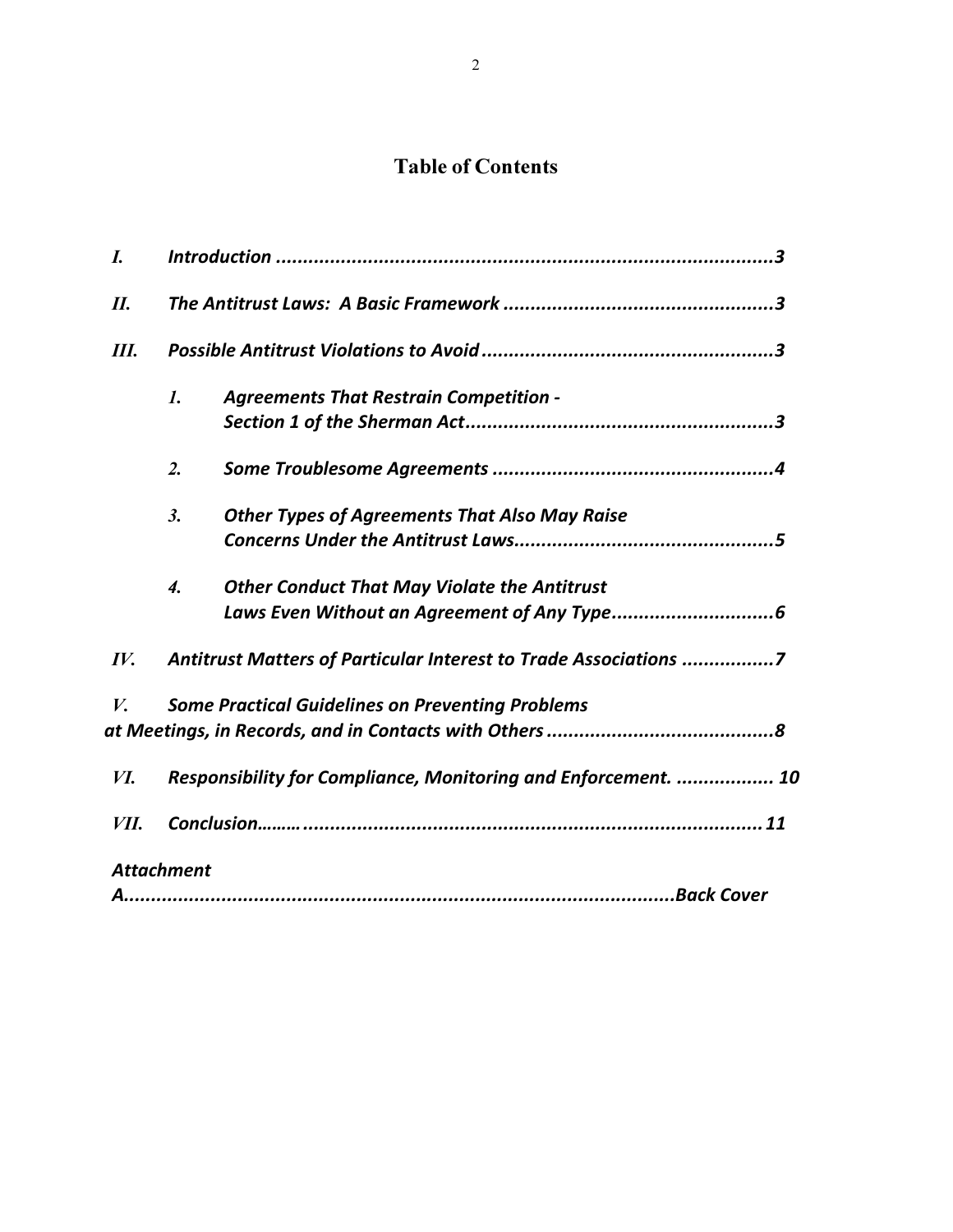## I. INTRODUCTION

It is the practice of The American Institute of Architects ("the Institute" or "the AIA") and its members to comply strictly with all laws, including federal and state antitrust laws, that apply to AIA operations and activities. Compliance with the letter and spirit of the antitrust laws is an important goal of the AIA, and is essential to maintaining the Institute's reputation for the highest standards of ethical conduct.

The procedures discussed below update the AIA's continuing antitrust compliance program and are to be observed by each of you – AIA officers and employees, AIA members, and other persons – who may be involved in any way in the AIA's operations and activities. While the AIA General Counsel's Office has been assigned to oversee the AIA's antitrust compliance program, the program cannot work unless each of us does our part.

II. THE ANTITRUST LAWS: A BASIC FRAMEWORK

Antitrust laws are designed to promote vigorous and fair competition, and to provide American consumers with the best combination of price and quality. These procedures focus mainly on the federal antitrust and trade regulation laws created by the Sherman Act, Clayton Act, Robinson-Patman Act and Federal Trade Commission Act. Most states and the District of Columbia have their own antitrust laws, which frequently (although not always) parallel thefederal laws.

The U.S. Department of Justice is authorized to prosecute Sherman Act violators as criminal felons, who may be severely fined and, in the case of individuals, imprisoned. In addition, the Justice Department, state attorneys general and private parties may bring civil suits and recover three times (treble) their actual damages, court costs and (in private suits) their attorneys' fees from corporations and individuals who have violated the federal antitrust laws. The Federal Trade Commission has its own statutory authority to enforce antitrust laws through civil and administrative proceedings.

## III. POSSIBLE ANTITRUST VIOLATIONSTO AVOID

1. AgreementsThat Restrain Competition - Section 1 of theSherman Act

The most common antitrust violations of which you should be aware fall within Section 1 of the Sherman Act. They result from agreements – typically with competitors, customers or suppliers – that unreasonably restrain competition. Thus, the antitrust laws prohibit the AIA and its members from agreeing to do certain things that they could legally do if they acted independently.

Any type of agreement, understanding or arrangement between competitors, whether written or oral, formal or informal, express or implied, that limits competition is subject to antitrust scrutiny. Moreover, any attempt to reach such an agreement may be unlawful, even if it is unsuccessful.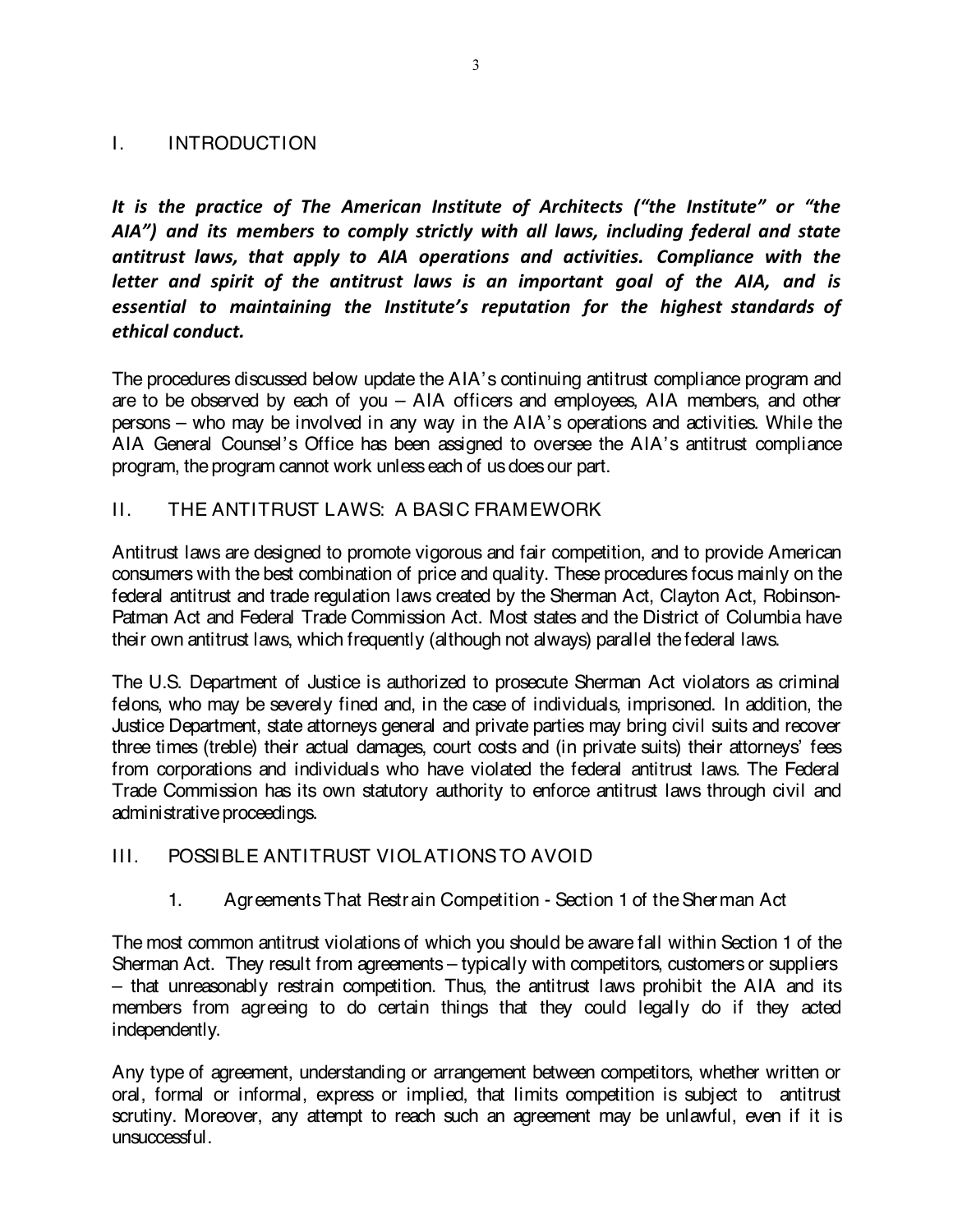# 2. Some Troublesome Agreements

# The courts have found that certain types of agreements always (or almost always) violate the antitrust laws. They include agreements of the kinds discussed here.

Price-fixing and bid-rigging agreements. Any agreement between competitors on prices charged to others for products or services violates the antitrust laws. Every direct price-fixing agreement is illegal, whether it is meant to raise, lower or just stabilize prices. Agreements may be illegal as well even if they only indirectly affect prices because they involve such things as discounts, promotional allowances, standardization of customer or delivery services, or uniform credit terms and billing practices. It is also illegal for competitors to agree on the prices they will pay for products or services sold by other persons, or to engage in collusive bidding practices (or "bid rigging").

Agreements to allocate markets, customers, territories or products. It is illegal for competitors to agree to divide or allocate customers or territories. An agreement among competitors is also illegal if it provides that they will refrain from selling a certain product generally, or in any geographic territory or to any category of customer.

Group boycotts and collective refusals to deal. Agreements among independent concerns that they will boycott or refuse to buy from particular suppliers or sell to particular customers are generally prohibited by the antitrust laws. This does not necessarily preclude sharing certain information about a supplier or customer (e.g., concerning its credit history) so long as there is no discussion on whether to deal with it.

Agreements to control production. Agreements among competitors to increase or restrict services or production levels are always problematic under the antitrust laws. The same is true of agreements among competitors to limit the quality of production, restrict the products or services sold to a particular customer, refrain from introducing new products and services or eliminating old ones, or accelerate the introduction or withdrawal of a product or service.

Tying Arrangements. A "tie-in" or "tying" arrangement permits a buyer to purchase one (tying) product or service only if it agrees to buy a second, distinct (tied) product or service from the seller. These types of agreements should be avoided.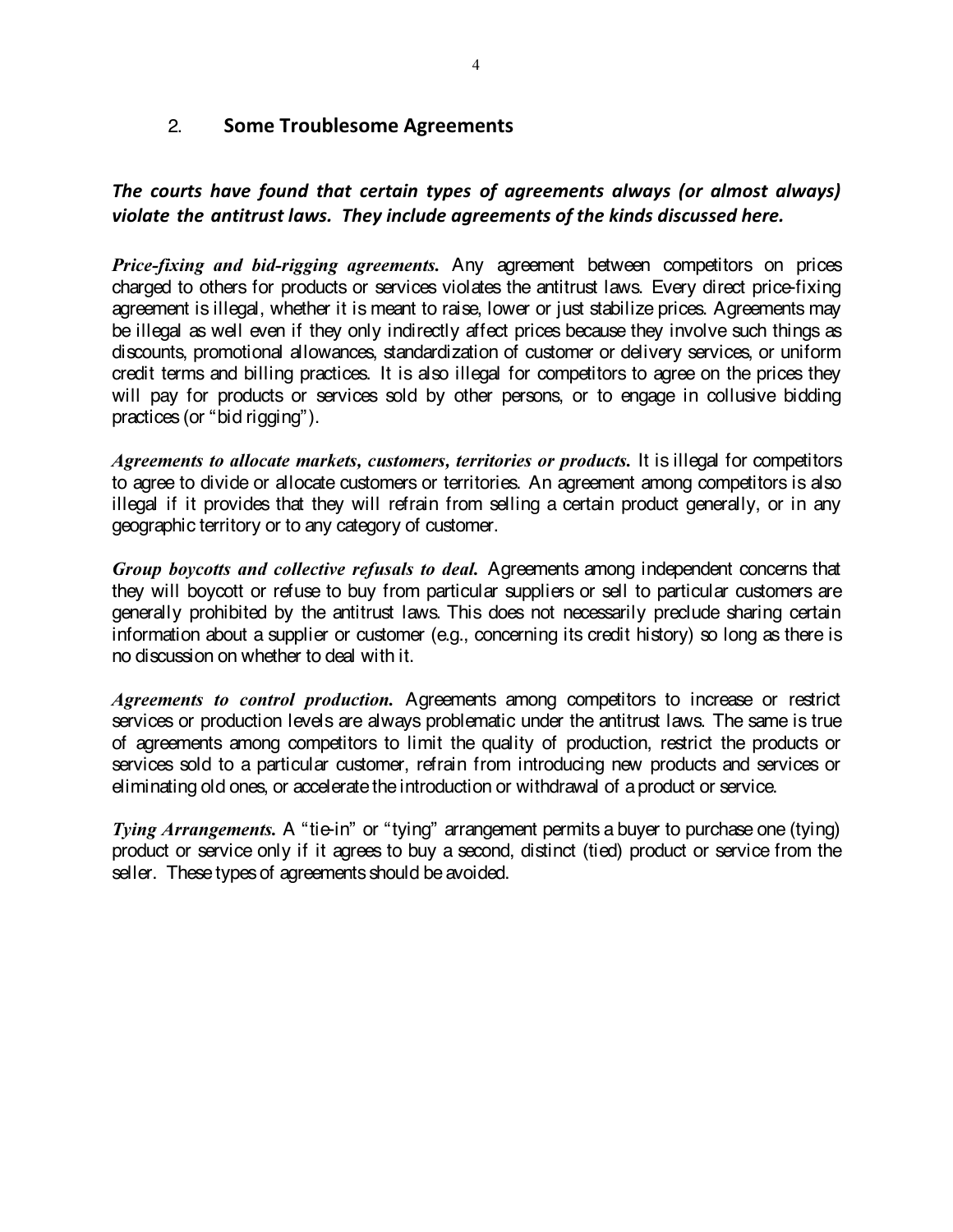# ACTIVITIESTHAT ILLEGALLY RESTRAIN COMPETITION

- AIA operations and activities must not beused to reach or further agreements among members (or other persons) in any of thefollowing areas:
	- ◊ TheAIA's or members' prices for products or services
	- ◊ Allocations of markets, customers, territories or products
	- ◊ Collectiverefusals to deal with anyone
	- ◊ Limitations on production
	- ◊ Tying arrangements
- $\cdot$  To avoid even the appearance of impropriety, the subjects indicated above must not bediscussed or addressed in thecourseof any AIA-related operations, events or other activities without the prior approval of counsel.

# 3. Other Types of Agreements That Also May Raise Concerns Under the Antitrust Laws

Here are some examples – though not a complete list – of agreements whose legality depends on the circumstances involved.

**Exclusive Dealing.** Exclusive dealing arrangements come in various forms. Some might require a customer to sell exclusively the products of a particular company, or coerce a supplier into refusing to sell to its customer's competitors. Others might compel a customer to purchase all of its requirements for aparticular product or service from asinglesupplier.

Reciprocity. In a reciprocal dealing arrangement, a customer makes purchases from a supplier only on the condition that the supplier will buy products or services from the customer. Such reciprocal arrangements are particularly troublesome when they are openly or implicitly coerced.

Product standardization. Competitors may create lawful agreements to establish industry product standards. Those agreements may cause problems under the antitrust laws, however, if they have an anticompetitive effect (e.g., where standardization makes it easier for competitors to

set common prices).

Resale price agreements. An agreement between a seller and a customer on the price at which the customer will resell a product is frequently problematic. The seller may, however, suggest a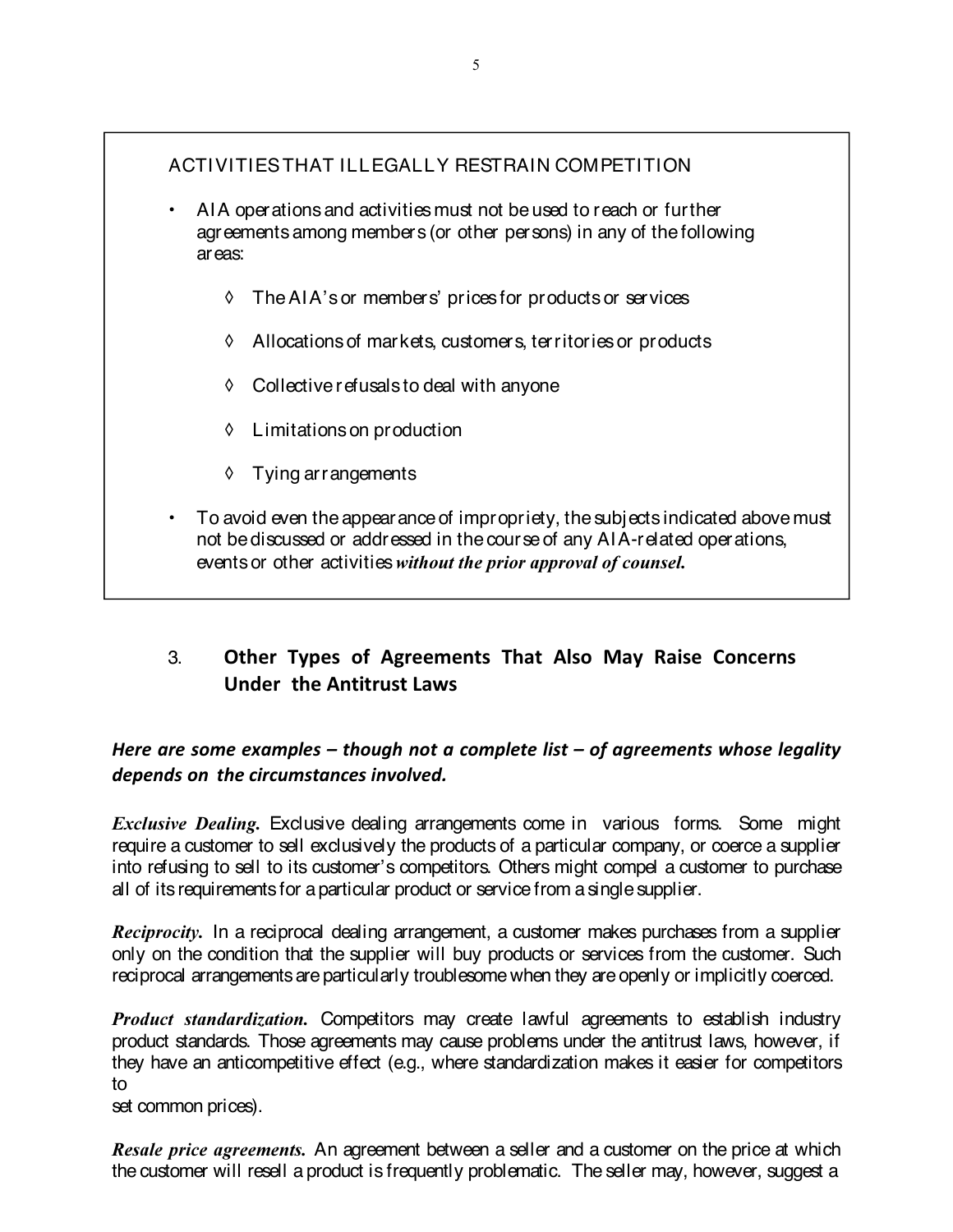resale price so long as it is completely clear that the customer is free to accept or reject the suggestion, and will not be penalized if it decides to disregard the suggestion.

## ACTIVITIESTHAT ALSO MAY BE ILLEGAL, DEPENDING ON THE CIRCUMSTANCES

- AIA operations and activities must not beused to reach or further agreements among members (or other persons) in any of thefollowing areas without the prior approval of counsel:
	- ◊ Exclusivedealing arrangements
	- ◊ Reciprocal sales and purchasearrangements
	- ◊ Product standardization
	- ◊ Theprices at which products or services should beresold
- To avoid even the appearance of impropriety, the subjects indicated above must not be discussed or addressed in the course of any AIArelated operations, events or other activities without the prior approval of counsel.
- 4. Other Conduct That May Violate the Antitrust Laws Even Without an Agreement of Any Type

You should also be aware of antitrust law violations that may take place even where there is no agreement among competitors or anyone else. The most common violations of that type are briefly discussed here.

Monopolization. The law of monopolization (including attempts to monopolize and agreements to monopolize) is extremely complicated. Basically, when any enterprise enjoys a strong market position for a particular product, it should be concerned about questions of monopolization. The law of monopolization often comes into play in mergers or acquisitions for companies that actually compete, or could compete with each other. No enterprise should take actions that might be viewed as evidence of an intent to acquire or maintain monopoly power in a particular market, to drive a particular competitor out of business, or to prevent somebody from entering the market.

Price Discrimination. The Robinson-Patman Act and some state antitrust laws restrict a seller from charging different prices for its goods to competing customers at the same point in time. Those laws also forbid sellers in certain circumstances to discriminate when they offer promotional materials, services or other inducements to individual customers in an effort to have the customers engage in in-house promotions or advertising. Buyers are in turn prohibited from knowingly inducing or receiving a discriminatory price, promotional allowance, or service.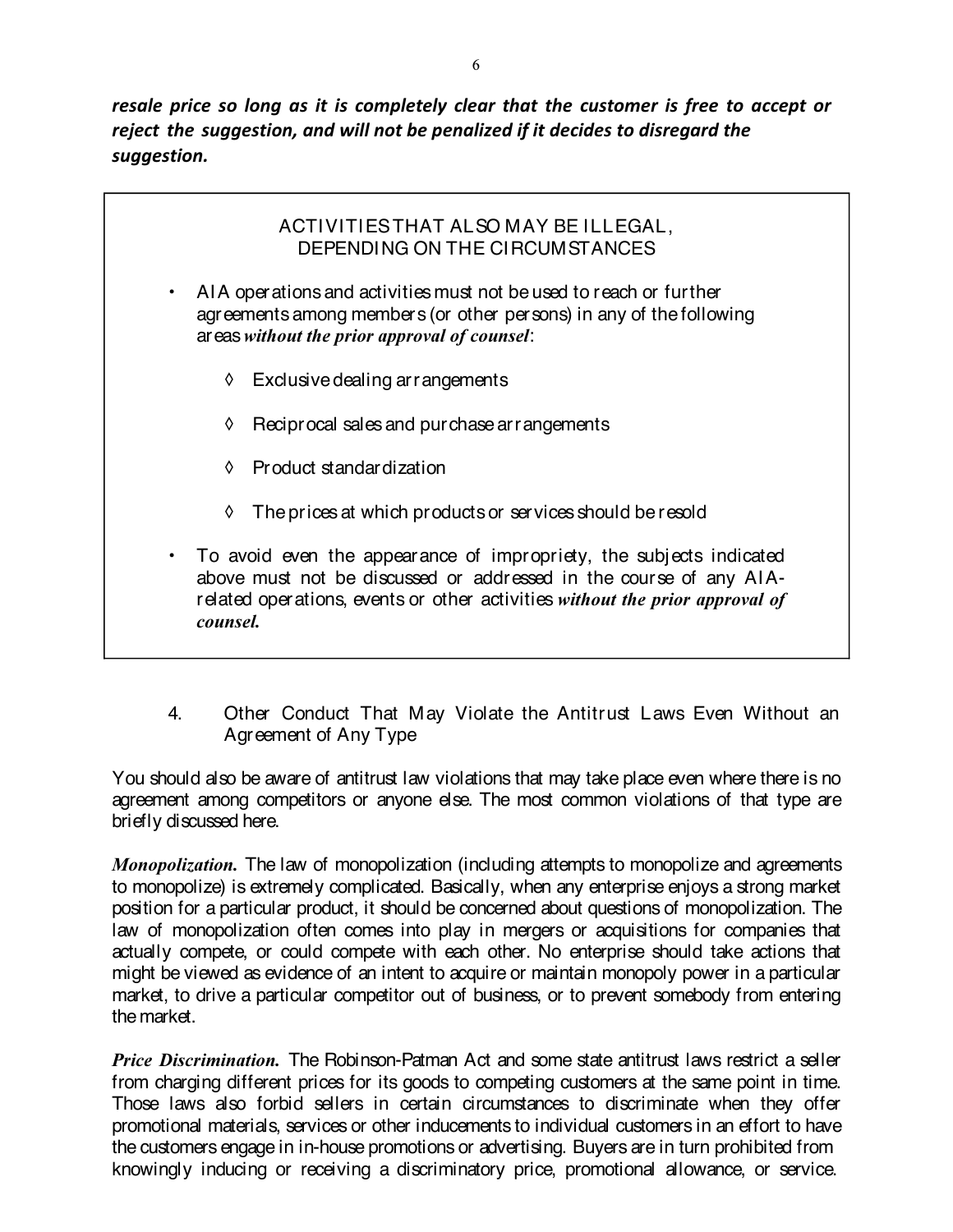# These general prohibitions have a number of exceptions, which are too complex to be discussed here.

Unfair Competition. The Federal Trade Commission Act (also called the "FTC Act") prohibits all "unfair methods of competition" and "unfair or deceptive acts or practices." The FTC Act covers antitrust violations like those discussed above, but also forbids conduct that falls short of those violations. The FTC Act prohibits all forms of deceptive or misleading advertising and trade practices, such as disparaging a competitor's product, harassing a customer or competitor, and stealing trade secrets and customer lists.

Contact legal counsel for advicein any situations that may involve:

- ◊ Attempts to eliminatecompetition
- ◊ Pricediscrimination
- ◊ Advertising of productsor services
- ◊ Potentially unfair business practices (e.g., acquiring customer lists)

# IV. ANTITRUST MATTERSOF PARTICULAR INTEREST TO PROFESSIONAL **SOCIETIES**

A number of antitrust cases against professional societies and trade associations have focused on situations that go to the heart of what those organizations are about.

Membership. Because a professional society or a trade association by its very nature provides certain commercial and other benefits to its members, the denial of membership to qualified competitors of the members could violate antitrust laws. Membership should be open to all who satisfy basic membership requirements, and any decision to deny membership or expel a member should be reviewed with counsel. All persons in any class of membership should have an equal opportunity to participate in AIA activities and benefits. In addition, certain programs and activities may need to be opened to non-members if their exclusion would put them at an unreasonable competitive disadvantage to members.

Collection and Dissemination of Data. Statistical data may obviously be compiled for legitimate purposes. Statistical information also may cause problems from an antitrust standpoint, however, if their use somehow harms competition. This might happen, for instance, if statements in AIA publications were to suggest what production, price, or specific market demand should or would be in the future. Broadly speaking, the farther removed the data are from prices and costs, the less company-specific they are, the more historical they are, and the wider their public dissemination is, the less likely it is that they will raise antitrust problems. As a general rule, particular market-sensitive data supplied by individual members should never be discussed or disseminated beyond the AIA without advice of counsel.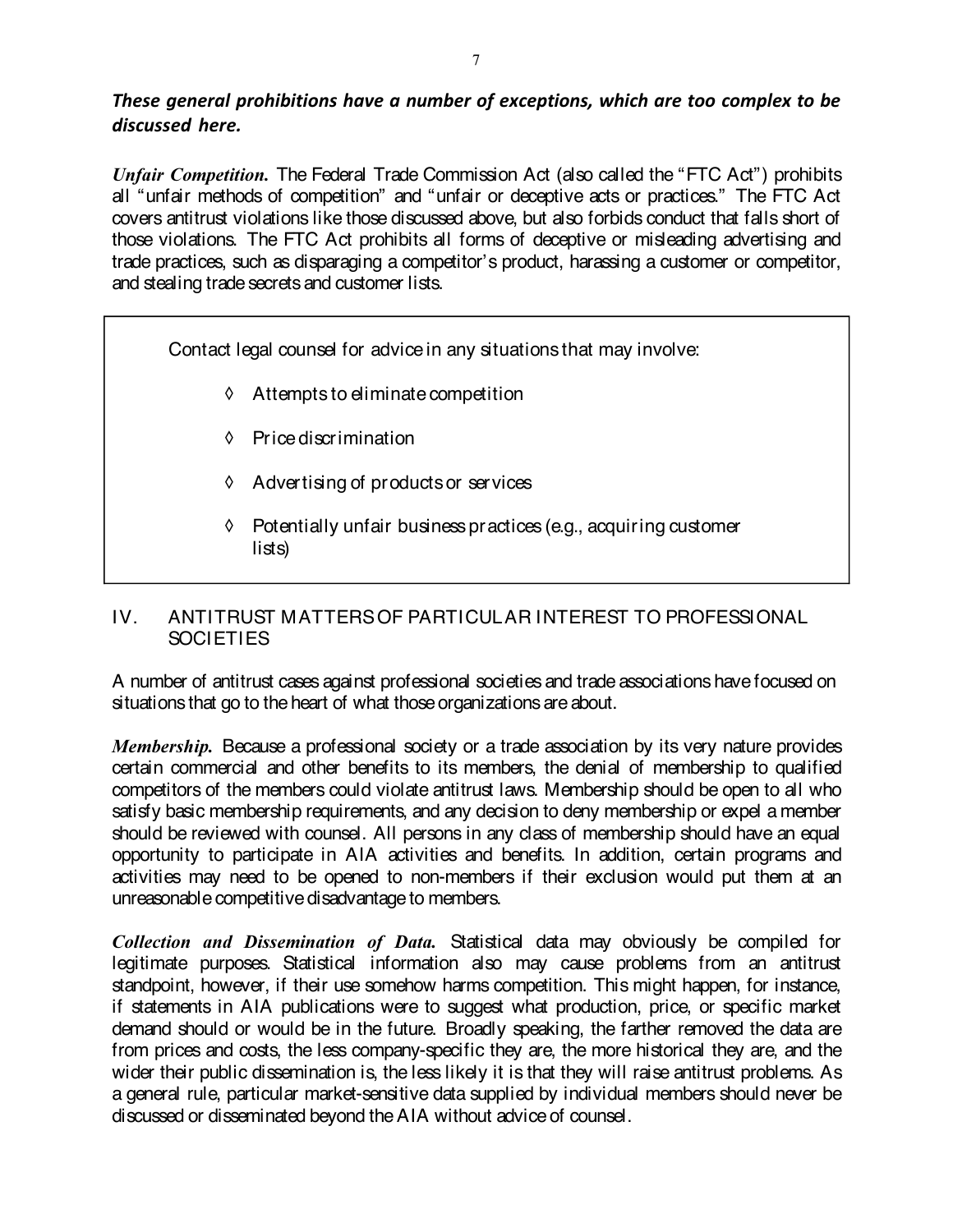Codes, Standards and Certification Programs. Reasonable industry codes, standards and certification programs may promote quite valid interests, including the protection of safety, health and the environment and the maintenance of high standards of ethics and conduct. You should nonetheless be alert for anticompetitive effects that a particular standard may have. For example, a product standard that is unreasonably biased in favor of one manufacturer's product at the expense of another's may raise significant antitrust problems. Care should therefore be used both in creating and applying codes, standards and certification criteria, and in influencing other organizations as they do so.

Marketing and Communications. Like the other activities discussed above, marketing and communications serve valid interests, but can raise antitrust problems under some circumstances. Be careful that all advertising, announcements, and other communications that might affect competition are accurate, and are in no way deceptive or misleading. Cooperative advertising programs may be suspect if they discriminate and benefit certain members at the expense of their competitors.

Government Relations. There is a constitutional right to petition legislatures and government agencies for action, and, if properly undertaken, such activity is not subject to the antitrust laws. The right to petition, however, does not provide unlimited antitrust protection. If the activity in question is not really designed to achieve government action but rather amounts to a sham used to injure competition, for example, it may raise serious antitrust problems. Moreover, activity is not immunized from the antitrust laws simply because a government representative encourages and happens to participate in it.

# V. SOME PRACTICAL GUIDELINESON PREVENTING PROBLEMSAT MEETINGS, IN RECORDS, AND IN CONTACTSWITH OTHERS

Meetings, communications and contacts that touch on antitrust matters present special challenges. A simple example will illustrate this. Suppose that competitors were to discuss their prices at a meeting or in a document, and that their prices increased shortly afterward. A jury might view this as evidence that their discussions led to an agreement on pricing, and thus violated the antitrust laws. In a case like that, the mere appearance of illegality – even when the parties may in fact have done nothing wrong – can cause serious problems. The guidelines that follow are designed to help you not only comply with the antitrust laws, but also avoid even the appearance of impropriety.

Meetings. AIA meetings regularly bring together members and others who are potential or actual competitors. It is therefore important that certain ground rules be followed to eliminate any suspicion that a particular meeting might be used for anticompetitive purposes:

- $\Diamond$  Do prepare an agenda, and have AIA counsel review it before the meeting.
- $\Diamond$  Do provide a copy of "The American Institute of Architects: Antitrust Compliance Guidelines" to every participant at themeeting.
- $\Diamond$  Do have an AIA staff member attend the meeting.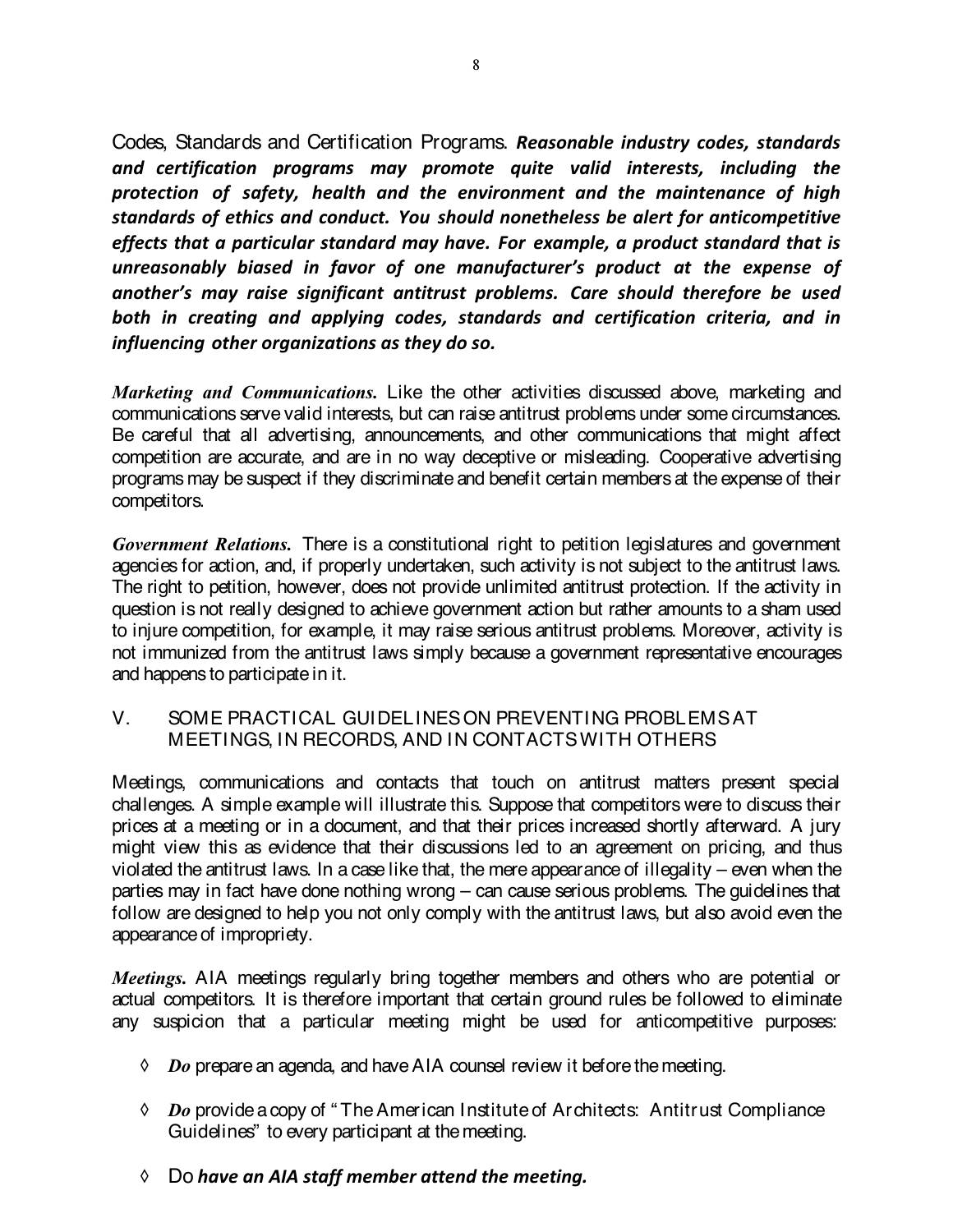- ◊ Do invite legal counsel to attend if the meeting might involve matters having to do with competition.
- $\Diamond$  Do follow the agenda at your meeting, with departures from the agenda only if counsel approves.
- $\Diamond$  Do keep accurate minutes, and have counsel review them before they are put into final form and circulated.
- $\Diamond$  Do not discuss any subjects that might raise antitrust concerns (including prices, market allocations, refusals to deal, and thelike) unless you havereceived specific clearance from counsel in advance. If somebody begins discussing a sensitive subject, do not allow the discussion to continue. If the discussion does continue, do not allow the meeting to continue.

# When members get together and talk before or after formal meetings, there should be no discussions that raise antitrust concerns even in such informal settings.

Records. When we talk about "records," we are referring to any of the various communications people record in some tangible form every day -- in documents, e-mail, videotapes, audio recordings (such as voice mail), and the like. These "records" are sometimes inaccurate, often less precise or artful than we would like, and all too frequently subject to misinterpretation. You should prepare every record with the thought that it might some day have to be produced to government officials or plaintiffs' lawyers, who will interpret your language in the worst possible way. The following guidelines may help you avoid problems in matters involving competition:

- $\Diamond$  Do avoid creating unnecessary records.
- $\Diamond$  Do use language that is clear, simple and accurate.
- $\Diamond$  Do avoid language that might be misinterpreted to suggest that the AIA condones or is involved in any anticompetitive behavior.
- $\Diamond$  Do, as much as possible, limit yourself to facts and avoid offering opinions.
- ↑ *Do not* use joking or aggressive language (e.g., "let's kill our competitors").
- $\Diamond$   $\;\;Do$  not use language that might arouse suspicion (e.g., "For limited distribution" or "Destroy after reading").
- $\lozenge$  Do not speculate about the legality of specific conduct.
- $\Diamond$  Do not violate the AIA's record management policy when deciding how to handle, maintain or dispose of any record.
- $\Diamond$  Do not hesitate to consult counsel about any non-routine correspondence requesting an AIA member to participatein projects or programs, submit datafor such activities, or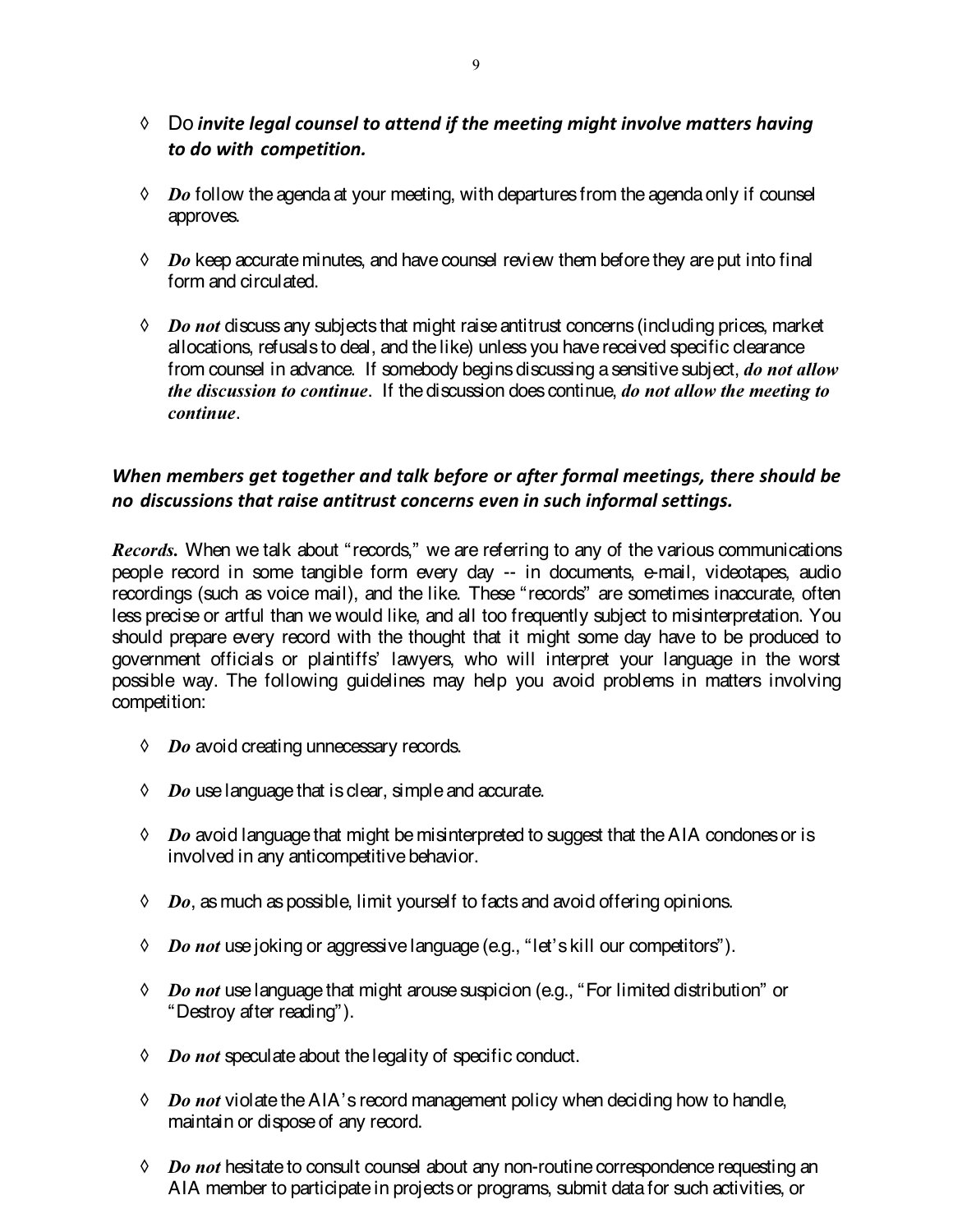### otherwise join other members in AIA actions.

Outside contacts. Whenever you have contact with outside parties on antitrust matters, always keep in mind that even completely innocent behavior may be misinterpreted. If a government representative, a private attorney or investigator, or any other outside person contacts you for information that might relate in some way to antitrust subjects, tell that person that you are not authorized to provide the information but will have an authorized person respond. You should then immediately contact legal counsel.

## VI. RESPONSIBILITY FOR COMPLIANCE, MONITORING AND ENFORCEMENT

**Responsibility for Antitrust Compliance.** While the General Counsel's Office will provide guidance on antitrust matters, furnish training as appropriate, and answer questions, it is ultimately your responsibility to assure that your actions with the AIA comply with the antitrust laws. You are expected to avoid all discussions and activities which may involve improper subject matter or procedures – and this includes such things as agreeing on prices, on how to allocate markets or customers, on placing limits on production, and on refusing to deal with certain suppliers or customers – and to avoid even the appearance of impropriety.

Communicating Antitrust Statement and Procedures. The General Counsel's Office and AIA Human Resources will distribute a copy of these procedures to each AIA officer and employee. AIA Component Relations and AIA Membership Services will assist in providing copies of these procedures to AIA components and to members whose responsibilities with the Institute might require knowledge of the antitrust laws. You should promptly sign and return the acknowledgment in the attached form (Attachment A).

Communicating the AIA's Antitrust Compliance Statement and Procedures. The General Counsel's Office, in conjunction with AIA Human Resources and others, will make presentations as appropriate on compliance with the antitrust laws to the Institute's employees and to AIA components and members to the extent their activities might bear on the AIA's compliance with the antitrust laws. In addition, all AIA officers and employees and AIA members are encouraged to contact theGeneral Counsel's Office at any time with questions they may have concerning antitrust compliance.

Compliance Monitoring and Enforcement. The General Counsel's Office and AIA Human Resources will monitor and audit AIA operations and activities as appropriate to help ensure compliance with these procedures and the antitrust laws in general. They will also promptly investigate any conduct that is reported or otherwise suspected to violate the antitrust laws. Any such violations may result in immediate disciplinary action, up to and including termination of membership or (for AIA employees) employment.

The AIA recognizes that its own employees are an important source of information about possible antitrust violations in connection with the AIA's activities. It therefore requires that employees promptly report any suspected violations of the antitrust laws. Such reports may be made anonymously. Only persons with a need to know about such reports will be advised of them. Intimidating, retaliating against or imposing any form of retribution on any employee for